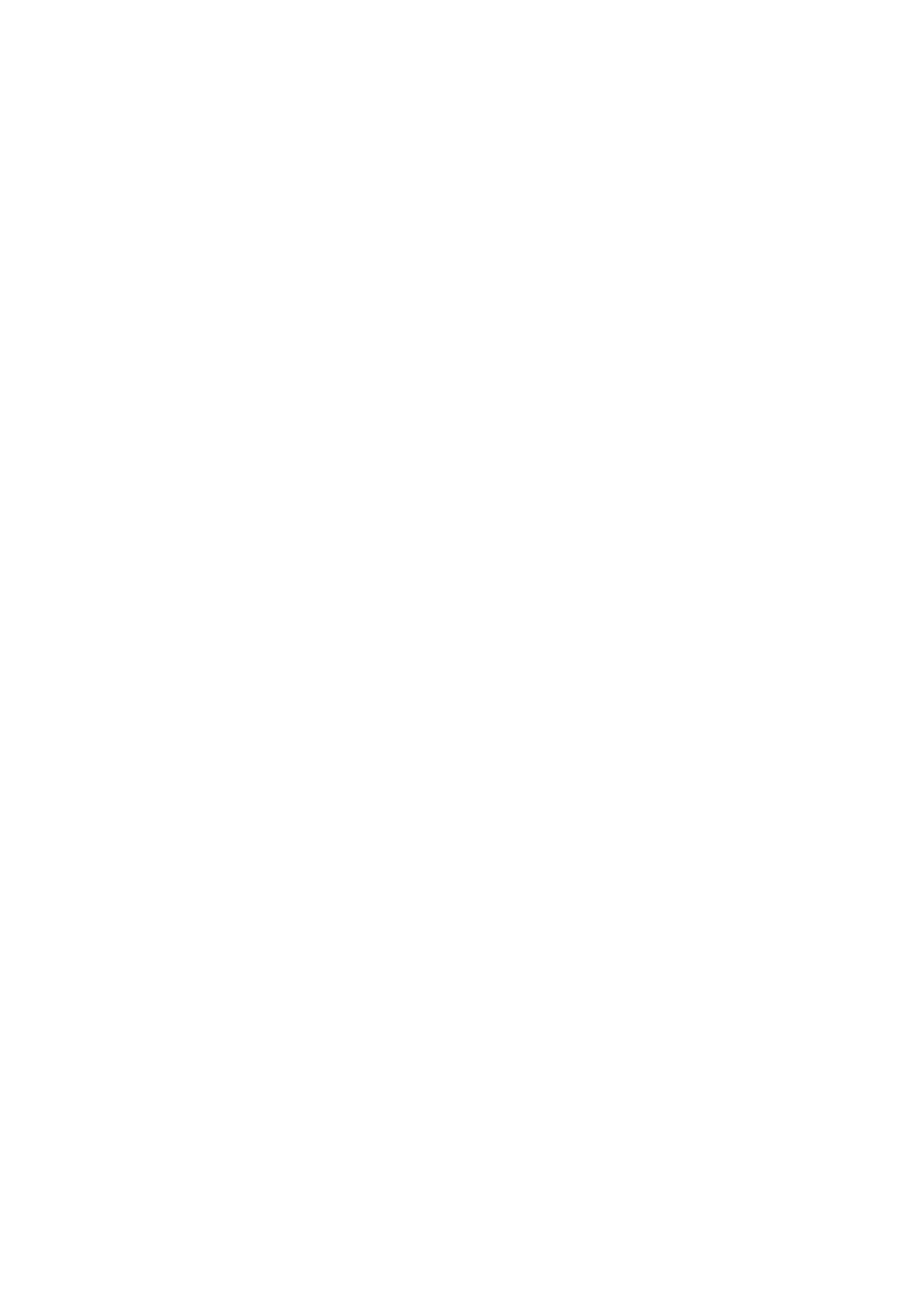*I certify that this public bill, which originated in the Legislative Assembly, has finally passed the Legislative Council and the Legislative Assembly of New South Wales.*

> *Clerk of the Legislative Assembly. Legislative Assembly, Sydney, , 2012*



New South Wales

# **Local Government Amendment (Conduct) Bill 2012**

Act No , 2012

An Act to amend the *Local Government Act 1993* to make further provision in relation to the conduct and discipline of councillors and council staff, delegates and administrators; and for related purposes.

*I have examined this bill and find it to correspond in all respects with the bill as finally passed by both Houses.*

*Assistant Speaker of the Legislative Assembly.*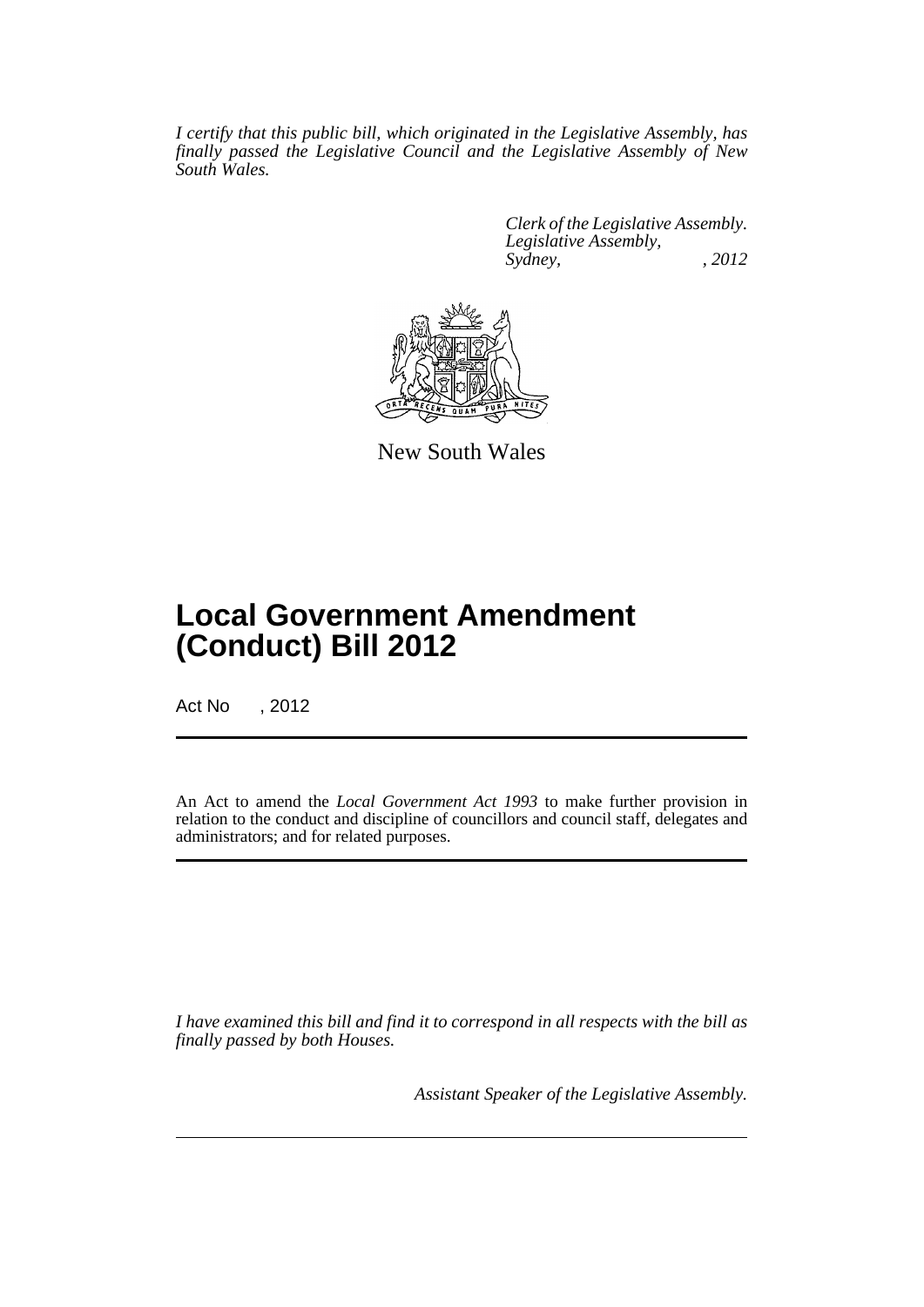# <span id="page-3-0"></span>**The Legislature of New South Wales enacts:**

# **1 Name of Act**

This Act is the *Local Government Amendment (Conduct) Act 2012*.

# <span id="page-3-1"></span>**2 Commencement**

This Act commences on a day or days to be appointed by proclamation.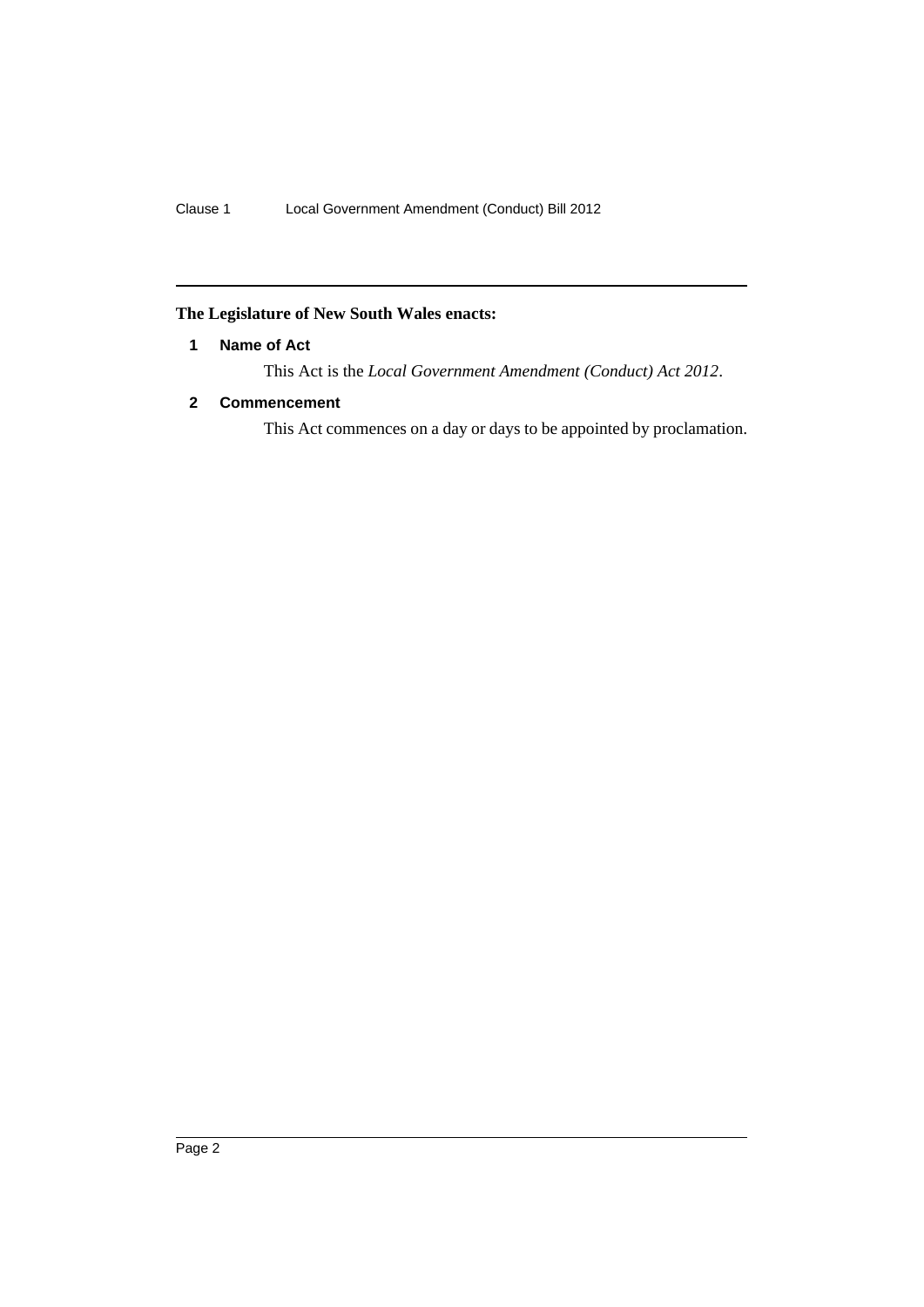Amendment of Local Government Act 1993 No 30 Schedule 1

# <span id="page-4-0"></span>**Schedule 1 Amendment of Local Government Act 1993 No 30**

**[1] Section 10A Which parts of a meeting can be closed to the public?**

Insert after section 10A (2) (h):

- (i) alleged contraventions of any code of conduct requirements applicable under section 440.
- **[2] Section 56 Application of Division**

Omit the note.

**[3] Sections 57, 58 (1), 59 (1), 60, 61, 62 (1) and (2), 63 (1), 65 and 66 (1), (3) and (4)**

Omit "Minister for Land and Water Conservation" wherever occurring. Insert instead "Minister for Primary Industries".

**[4] Section 234 When does a vacancy occur in a civic office?**

Insert "440I," after "section" in section 234 (1) (d).

**[5] Section 328A General manager to keep register of political donation disclosures**

Insert "*, Expenditure*" after "*Funding*" wherever occurring in section 328A (2) and the note.

**[6] Sections 328B Reference by general manager to Director-General of political donation matters**

Omit section 328B (2) and (3).

# **[7] Chapter 14 Honesty and disclosure of interests**

Omit "and staff of councils" from the Introduction.

Insert instead ", staff of councils and administrators of councils".

## **[8] Chapter 14, Introduction**

Insert "and enables the Director-General to investigate and take action against councillors who engage in misconduct" after "functions of councils".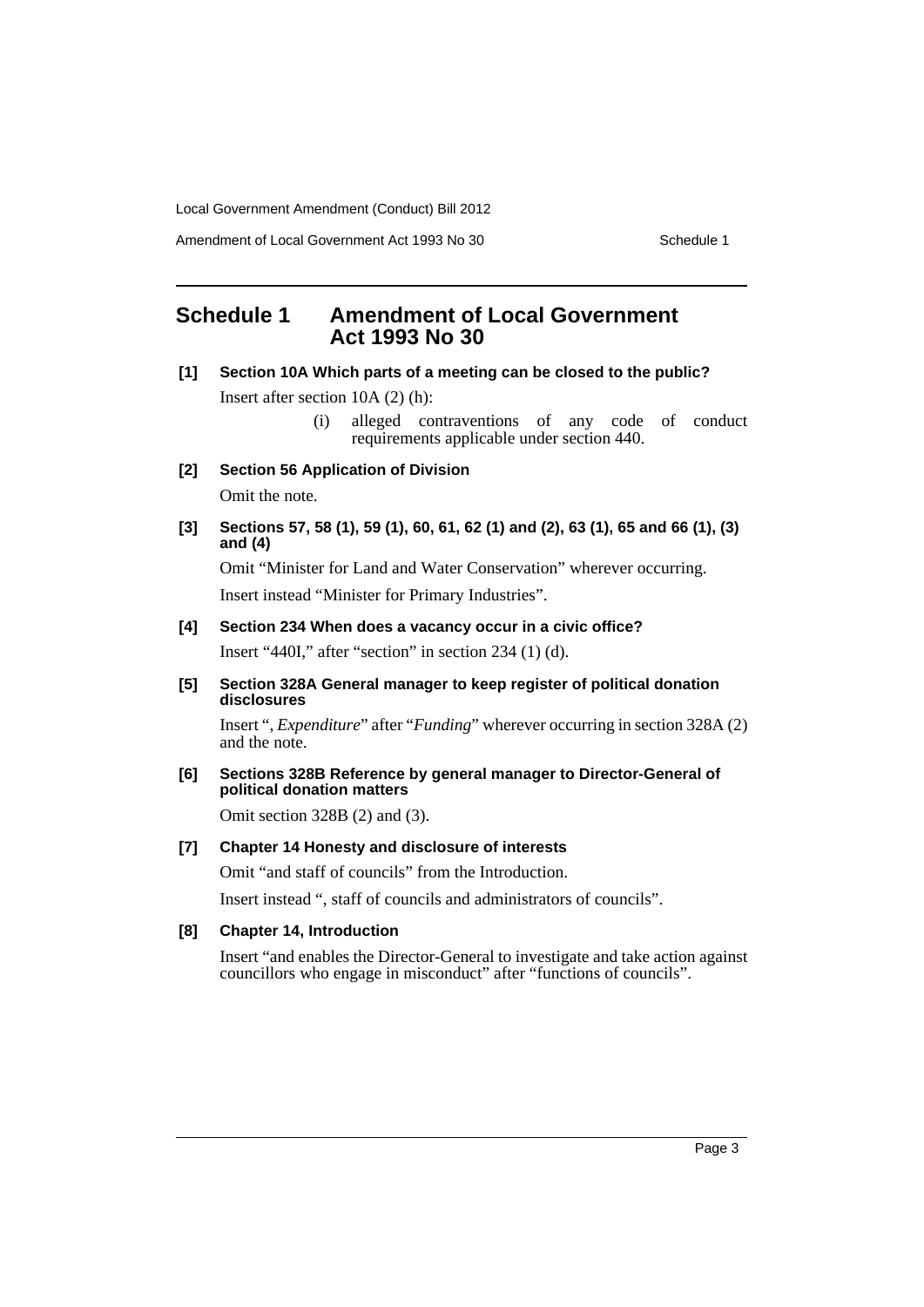Schedule 1 Amendment of Local Government Act 1993 No 30

#### **[9] Section 439 Conduct of councillors, staff, delegates and administrators**

Insert after section 439 (2):

(3) This section applies to an administrator of a council (other than an administrator appointed by the Minister for Primary Industries under section 66) in the same way as it applies to a councillor.

#### **[10] Section 440 Codes of conduct**

Insert after section 440 (8):

(9) This section applies to an administrator of a council (other than an administrator appointed by the Minister for Primary Industries under section 66) in the same way as it applies to a councillor.

#### **[11] Section 440AA**

Insert after section 440:

#### **440AA Administration of code of conduct**

- (1) The regulations may prescribe a procedure (the *model procedure*) for administering the model code referred to in section 440.
- (2) The model procedure is to set out the procedures for dealing with alleged contraventions of the model code.
- (3) A council must adopt a procedure (the *adopted procedure*) that incorporates the provisions of the model procedure. The adopted procedure may include provisions that supplement the model procedure.
- (4) A council's adopted procedure has no effect to the extent that it is inconsistent with the model procedure as in force for the time being.
- (5) Councillors, members of staff and delegates of a council must comply with the applicable provisions of:
	- (a) the council's adopted procedure, except to the extent of any inconsistency with the model procedure as in force for the time being, and
	- (b) the model procedure as in force for the time being, to the extent that:
		- (i) the council has not adopted the model procedure, or
		- (ii) the adopted procedure is inconsistent with the model procedure, or
		- (iii) the model procedure contains provisions or requirements not included in the adopted procedure.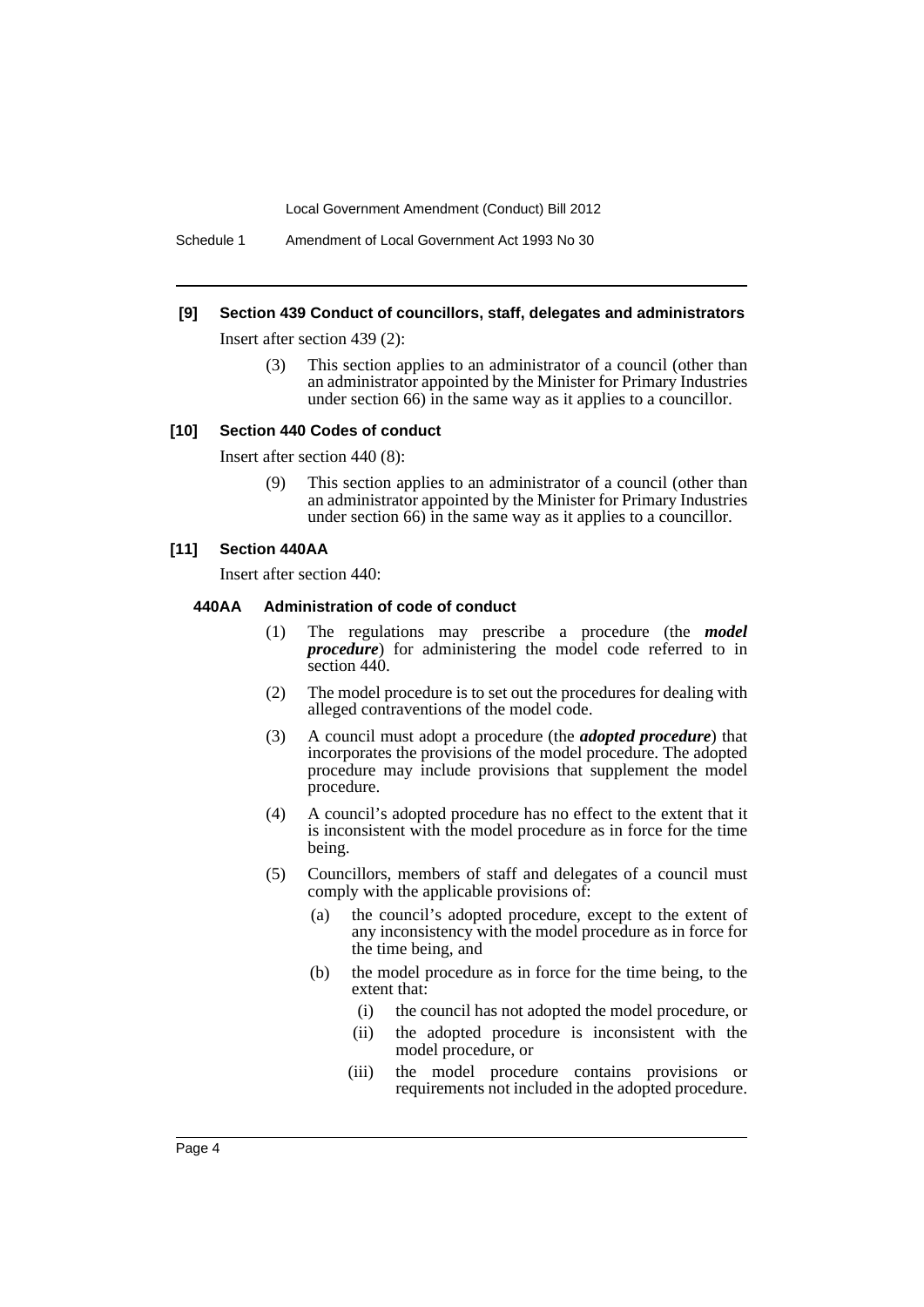Amendment of Local Government Act 1993 No 30 Schedule 1

(6) This section applies to an administrator of a council (other than an administrator appointed by the Minister for Primary Industries under section 66) in the same way as it applies to a councillor.

#### **[12] Chapter 14, Part 1, Division 3**

Omit the Division. Insert instead:

### **Division 3 Misconduct**

#### **440F Definitions**

(1) In this Division:

*misconduct* of a councillor means any of the following:

- (a) a contravention by the councillor of this Act or the regulations,
- (b) a failure by the councillor to comply with an applicable requirement of a code of conduct under section 440,
- (c) a failure by a councillor to comply with an order issued by the Director-General under this Division,
- (d) an act of disorder committed by the councillor at a meeting of the council or a committee of the council.
- (2) However, a contravention of the disclosure requirements of Part 2 is not misconduct.

**Note.** A contravention of the disclosure requirements of Part 2 is dealt with under other provisions of this Chapter.

(3) A reference in this Division to misconduct includes a reference to misconduct that consists of an omission or failure to do something.

#### **440G Formal censure of councillor for misconduct**

- (1) A council may by resolution at a meeting formally censure a councillor for misconduct.
- (2) A formal censure resolution may not be passed except by a motion to that effect of which notice has been duly given in accordance with regulations made under section 360 and, if applicable, the council's code of meeting practice.
- (3) A council may pass a formal censure resolution only if it is satisfied that the councillor has engaged in misconduct on one or more occasions.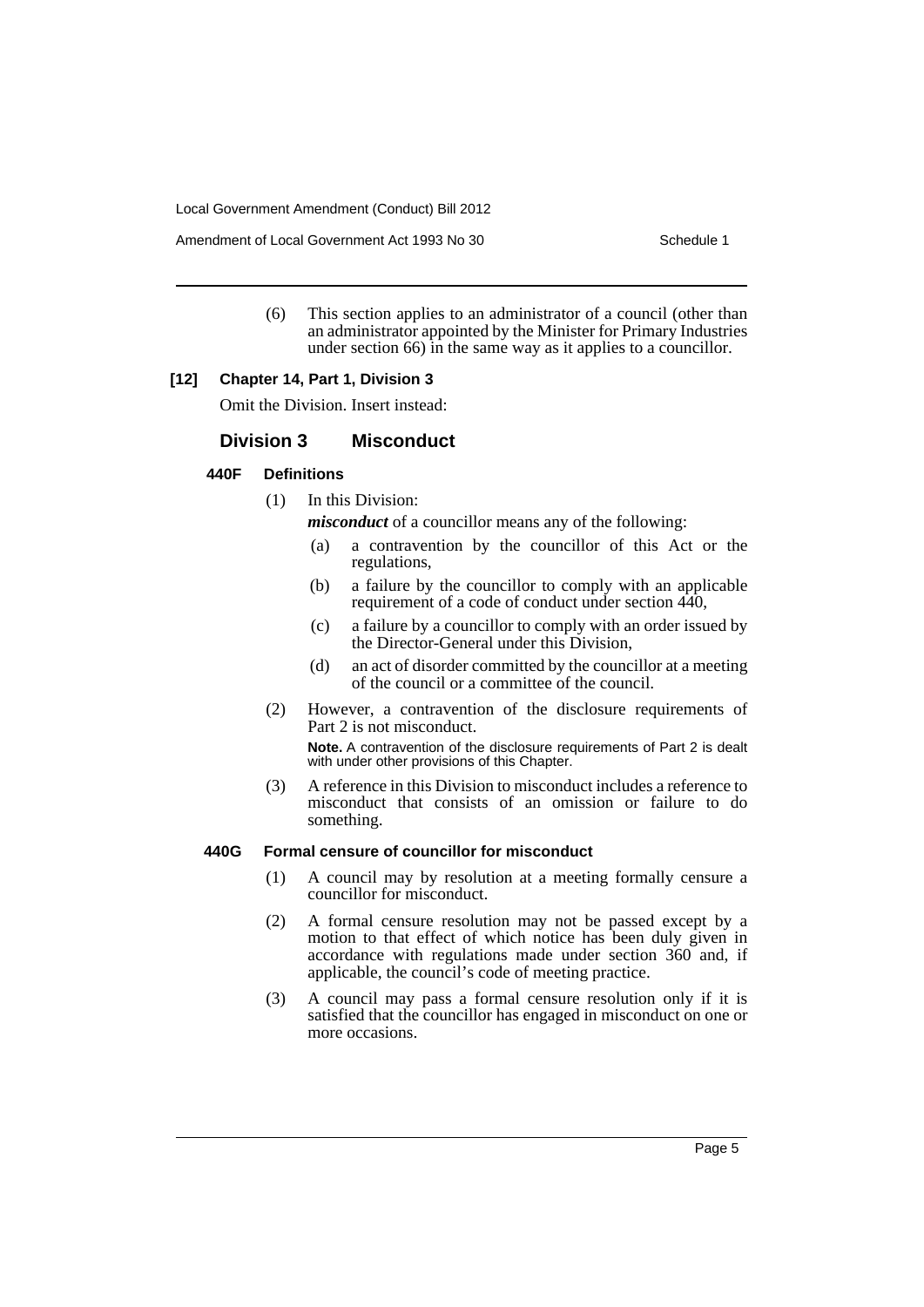Schedule 1 Amendment of Local Government Act 1993 No 30

- (4) The council must specify in the formal censure resolution the grounds on which it is satisfied that the councillor should be censured.
- (5) A motion for a formal censure resolution may, without limitation, be moved on the report of a committee of the council and any such report must be recorded in the minutes of the meeting of the council.

#### **440H Director-General may investigate misconduct by a councillor**

- (1) The Director-General may conduct an investigation for the purpose of determining whether a councillor has engaged in misconduct.
- (2) The Director-General may conduct such an investigation:
	- (a) on his or her own initiative, or
	- (b) if the general manager of a council refers an allegation of misconduct by a councillor to the Director-General, or
	- (c) if a council, by resolution, refers an allegation of misconduct by a councillor to the Director-General, or
	- (d) if the Ombudsman states in a report that the Ombudsman is satisfied that a councillor has or may have engaged in misconduct, or
	- (e) if the Independent Commission Against Corruption states in a report that the Commission is satisfied that a councillor has or may have engaged in misconduct.
- (3) For the purpose of an investigation, the Director-General may, by order in writing served on any relevant person, direct the person to do any one or more of the following:
	- (a) provide written information, by the date specified in the order, and to verify the information by statutory declaration,
	- (b) produce, at a time and place specified in the order, any document specified in the order that is in the person's custody or control.

**Note.** Failure to comply with the direction is an offence under section 661.

(4) The Director-General may take copies of or extracts from any document to which the Director-General gains access under this section.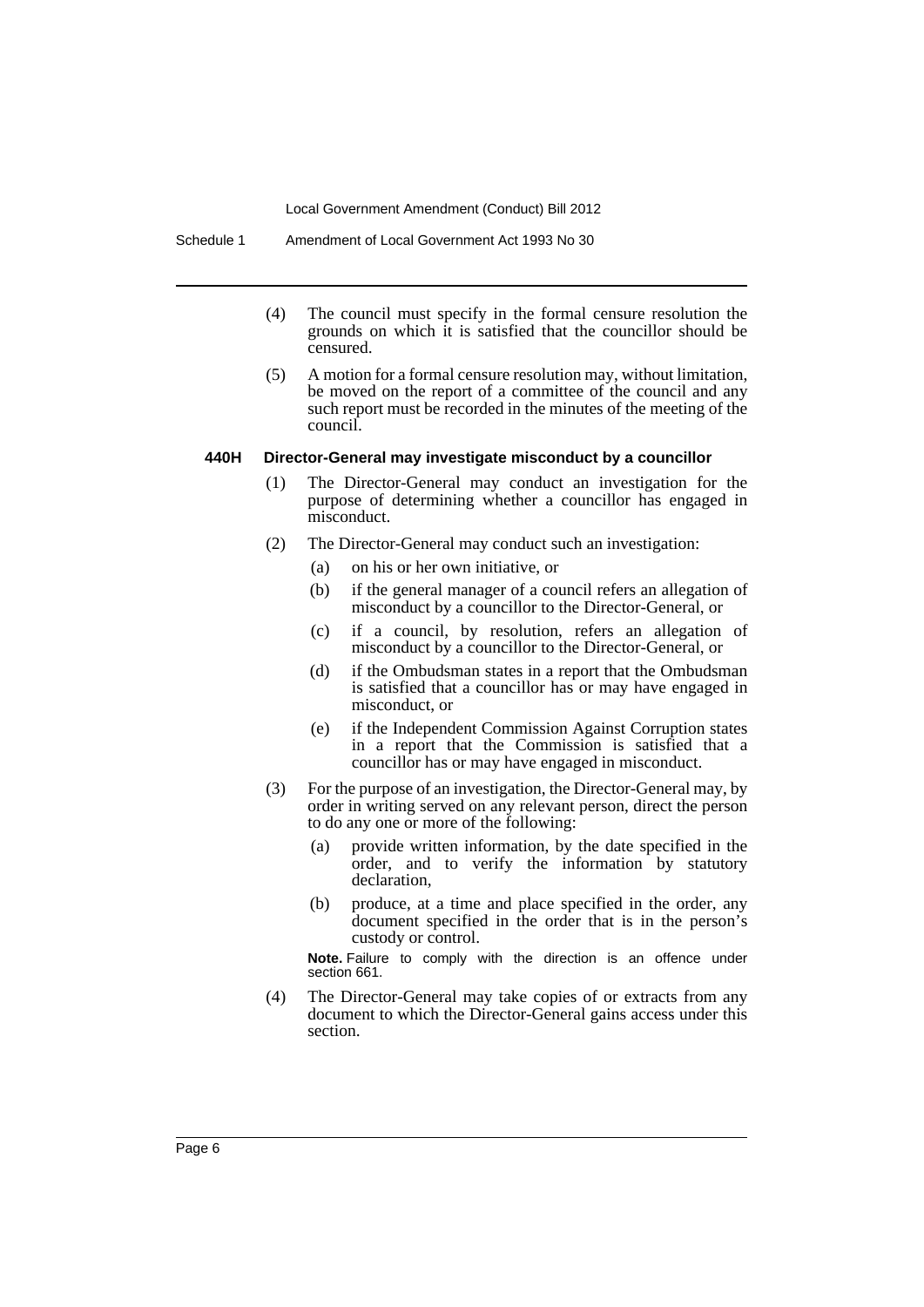Amendment of Local Government Act 1993 No 30 Schedule 1

- (5) The Director-General may arrange for a departmental report to be prepared in relation to an investigation conducted under this section.
- (6) The preparation of a departmental report is a prerequisite to a decision by the Director-General to take disciplinary action against a councillor, unless the disciplinary action is taken on the basis of a report by the Ombudsman or Independent Commission Against Corruption.
- (7) This section authorises reports relating to misconduct to be made by the Ombudsman or Independent Commission Against Corruption and a reference to a report of the Ombudsman or Independent Commission Against Corruption is a reference to a report made to the Director-General under the authority of this subsection or under any other provision of this or any other Act.
- (8) The powers conferred on the Director-General by this section may also be exercised for the purposes of determining if an administrator has engaged in conduct that would be misconduct if the administrator were a councillor.
- (9) In this section:

*administrator* means an administrator of a council (other than an administrator appointed by the Minister for Primary Industries under section 66).

*relevant person* means a councillor, a member of staff of a council, a delegate of a council or an administrator.

#### **440I Director-General may take disciplinary action for misconduct**

- (1) The Director-General may take disciplinary action against a councillor if the Director-General is satisfied that:
	- (a) the councillor has engaged in misconduct (whether on the basis of a departmental report or a report by the Ombudsman or Independent Commission Against Corruption), and
	- (b) disciplinary action is warranted.
- (2) The Director-General may take one or more of the following actions (and any such action is disciplinary action):
	- (a) counsel the councillor,
	- (b) reprimand the councillor,
	- (c) by order, direct the councillor to cease engaging in the misconduct,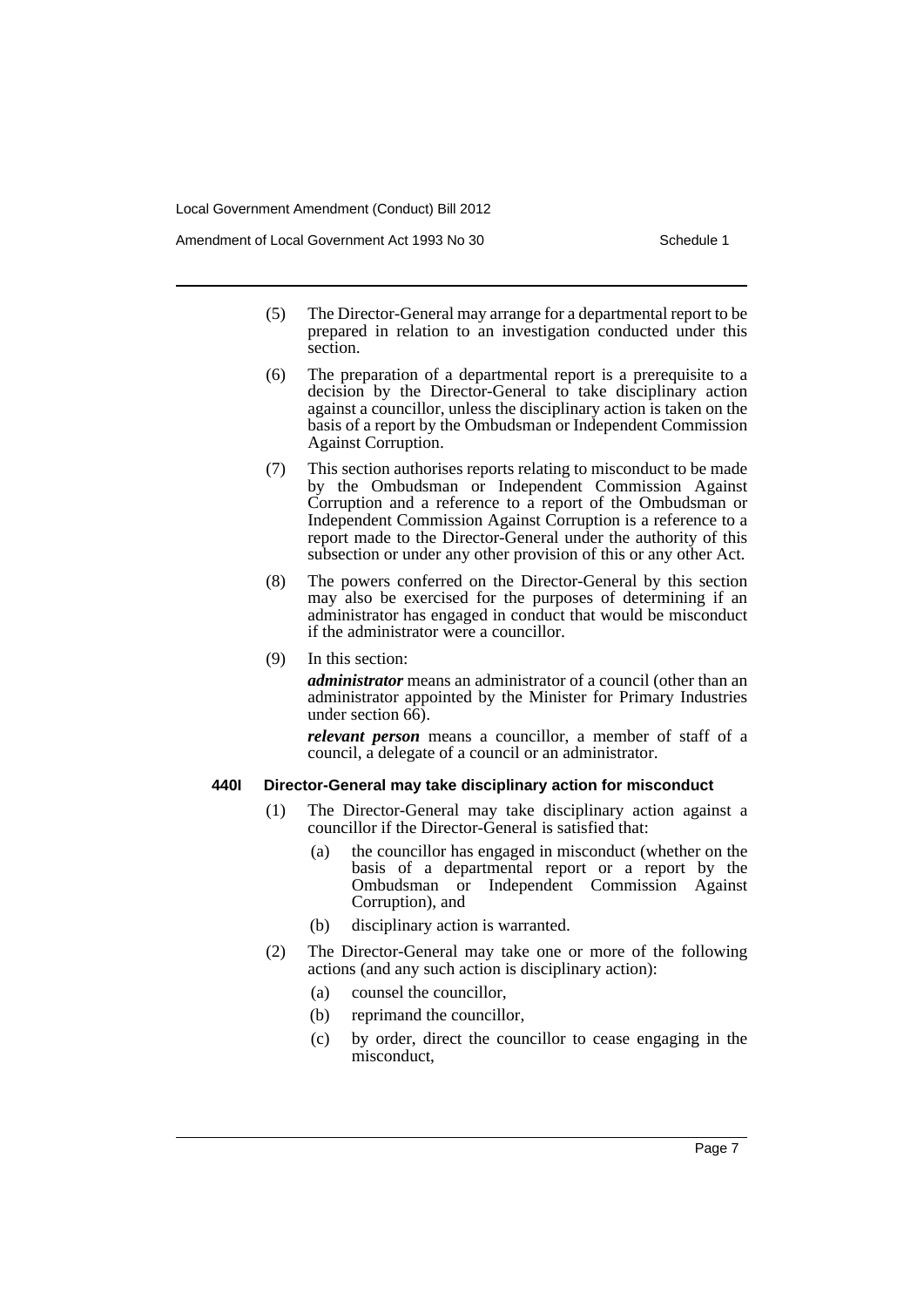- (d) by order, direct the councillor to apologise for the misconduct in the manner specified in the order,
- (e) by order, direct the councillor to undertake training,
- (f) by order, direct the councillor to participate in mediation,
- (g) by order, suspend the councillor from civic office for a period not exceeding 3 months,
- (h) by order, suspend the councillor's right to be paid any fee or other remuneration, to which the councillor would otherwise be entitled as the holder of the civic office, in respect of a period not exceeding 3 months (without suspending the councillor from civic office for that period).
- (3) In determining which disciplinary action, if any, to take against a councillor who has engaged in misconduct, the Director-General may take into account any previous incidents of misconduct by the councillor, any disciplinary action previously taken against the councillor and any other relevant matters.
- (4) The Director-General is to notify the councillor of any decision to take disciplinary action under this section and the reasons for the decision.
- (5) A copy of the decision and the statement of reasons for the decision are to be provided to the council.
- (6) The Director-General is to make any decision to suspend a councillor from civic office or to suspend a councillor's right to be paid any fee or other remuneration under this section, and the statement of reasons for the decision, publicly available.
- (7) The Director-General may make any other decision to take disciplinary action against a councillor, and the statement of reasons for the decision, publicly available.
- (8) No liability (including liability in defamation) is incurred for making a decision publicly available as permitted or required by this section or for publishing in good faith a fair report or summary of such a decision.

#### **440J Alternatives to disciplinary action by the Director-General**

(1) The Director-General may before, during or after an investigation into an allegation of misconduct by a councillor decide to take no further action against the councillor, if satisfied that no further action is warranted.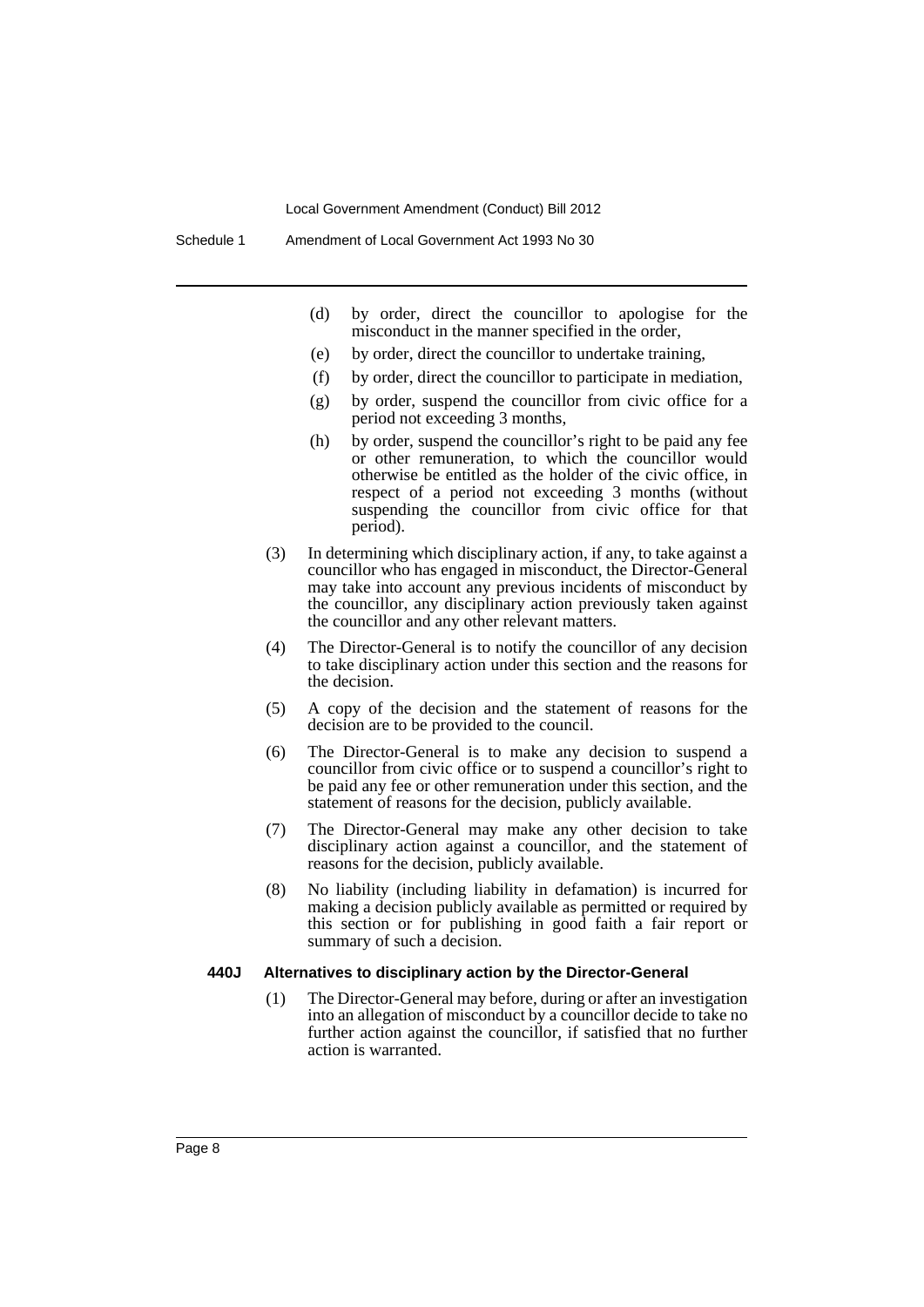- (2) The Director-General may, instead of taking disciplinary action against a councillor:
	- (a) refer the matter to the council concerned with recommendations as to how the council might resolve the matter, by alternative dispute resolution or otherwise, or
	- (b) refer the matter to the Pecuniary Interest and Disciplinary Tribunal for consideration.
- (3) A matter is referred to the Tribunal under this section by means of a report presented to the Tribunal by the Director-General. A report may contain or be accompanied by such material and observations as the Director-General thinks fit.
- (4) The Director-General is to notify the councillor concerned of any decision to refer the matter to the Tribunal.
- (5) The regulations may make provision for or with respect to the reference of matters to the Tribunal under this section.

#### **440K Suspension of a councillor**

- (1) A councillor, while suspended from civic office:
	- (a) is not entitled to exercise any of the functions of the civic office, and
	- (b) is not entitled to any fee or other remuneration to which he or she would otherwise be entitled as the holder of the civic office.
- (2) The period of suspension under an order made by the Director-General commences on the date 7 days after the service of the order on the councillor or the date specified in the order for the commencement of the period of suspension, whichever is the later.

### **440L Appeals against disciplinary action**

- (1) A councillor against whom disciplinary action is taken by the Director-General may appeal to the Pecuniary Interest and Disciplinary Tribunal against the decision of the Director-General to take disciplinary action.
- (2) An appeal must be made within 28 days after the day on which the councillor is notified of the Director-General's decision to take disciplinary action against the councillor.
- (3) The Tribunal may stay any decision made by the Director-General until such time as the Tribunal determines the appeal.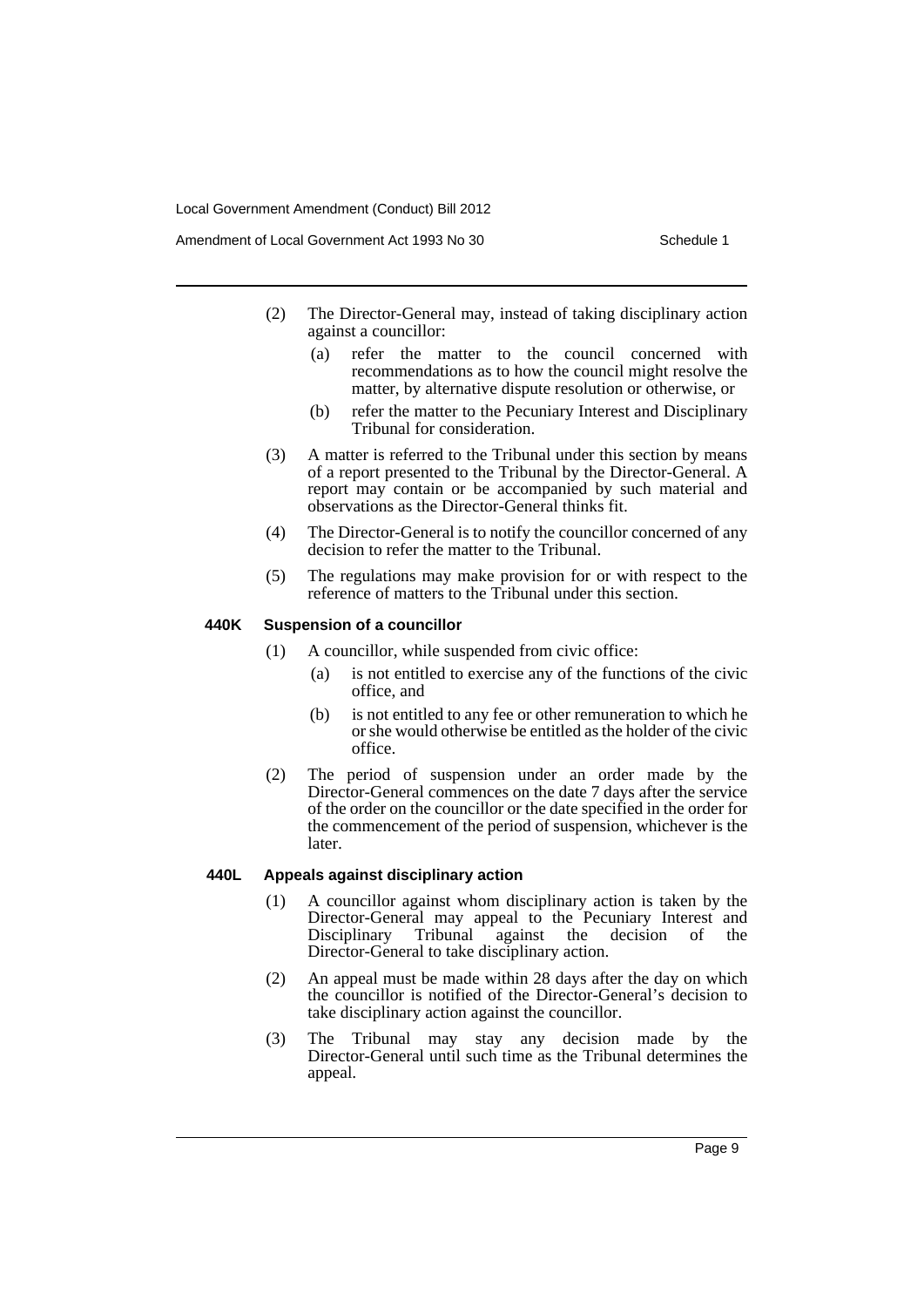- (4) On hearing the appeal, the Tribunal may:
	- (a) confirm the decision, or
	- (b) amend the decision, or
	- (c) set aside the decision and substitute a new decision.
- (5) If a decision is amended or substituted, the decision as amended or substituted has effect as if it had been made in that form by the Director-General.
- (6) If the Tribunal sets aside a decision to suspend a councillor, any fee or other remuneration withheld under the suspension is payable to the councillor.
- (7) The regulations may make provision for or with respect to the making, hearing and determination of appeals under this section.

#### **440M Expenses to be borne by council**

- (1) The Director-General may recover from a council the reasonable expenses incurred by or in respect of the Department in the conduct of an investigation into a councillor of the council under this Division.
- (2) The Director-General may make a determination of the amount of the expenses referred to in subsection (1) and serve a notice on the council requiring the amount so determined be paid in recovery of the Department's expenses.
- (3) An amount equal to the expenses as so determined is payable to the Department as a debt by the council concerned, except as determined by the Director-General.
- (4) The council may apply to the Administrative Decisions Tribunal for a review of whether any part of the expenses so determined are not reasonable expenses.
- (5) The Director-General must give effect to any decision of the Tribunal on a review of the determination of the amount of the expenses.
- (6) A reference in this section to expenses incurred includes a reference to remuneration paid to departmental staff.

#### **440N Investigation of former councillors**

(1) The Director-General may conduct an investigation for the purpose of determining whether a former councillor engaged in misconduct during the period in which the former councillor was a councillor.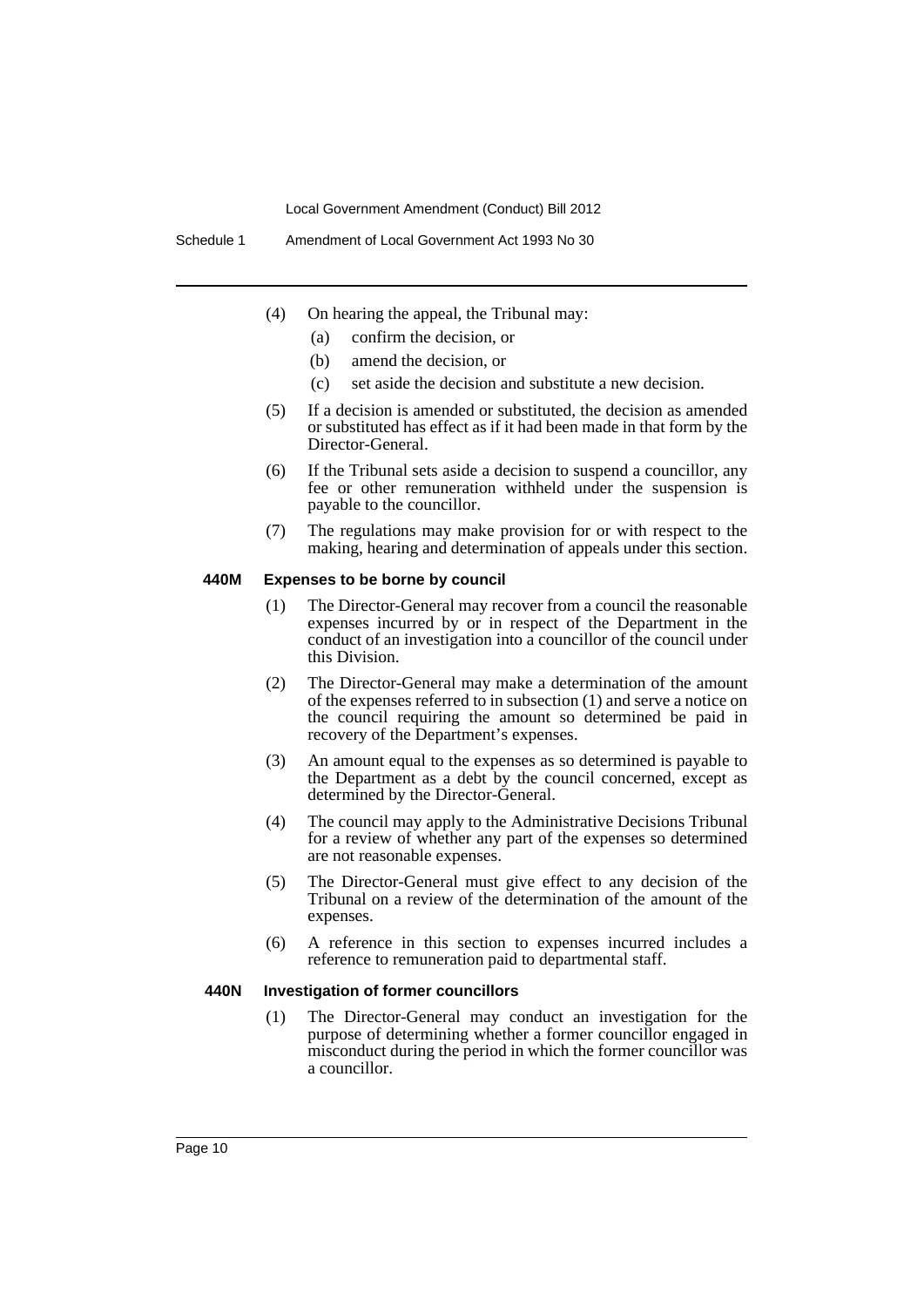Amendment of Local Government Act 1993 No 30 Schedule 1

- (2) For that purpose, sections 440H and 440M apply as if a reference in those sections to a councillor includes a reference to a former councillor.
- (3) The Director-General may before, during or after an investigation into an allegation of misconduct by a former councillor decide to refer the matter to the Pecuniary Interest and Disciplinary Tribunal for consideration.
- (4) Section 440J applies to the referral of the matter to the Tribunal in the same way as it applies to a referral of a matter relating to a councillor to the Tribunal.

# **440O Self-incrimination**

- (1) This section applies where, under section 440H, the Director-General directs a natural person to provide any information or produce any document for the purposes of an investigation.
- (2) A person is not excused from complying with the direction on the ground that the information or document might incriminate the person or make the person liable to a penalty.
- (3) If the information or document tends to incriminate the person and the person objects to providing the information or producing the document at the time, the fact of the direction or the information or document itself (if produced) may not be used in any criminal proceedings against the person (except in proceedings for an offence relating to the failure to produce a document or information or the production of a document or information that is false or misleading).
- (4) Despite any such objection, the information or document may be used in connection with an investigation and the taking of disciplinary action against the person under this Division and is admissible in proceedings under this Act relating to misconduct.

# **[13] Chapter 14, Part 3, Division 3, heading**

Omit "**misbehaviour**". Insert instead "**misconduct**".

**[14] Section 470A Pecuniary Interest and Disciplinary Tribunal to decide whether or not to conduct proceedings into a misconduct matter**

Omit "section 440N" from section 470A (1). Insert instead "section 440J".

# **[15] Sections 470B (1), 478 (5), 480 (1) (c), 482A (1) and 484 (1)**

Omit "section 440N" wherever occurring. Insert instead "section 440J".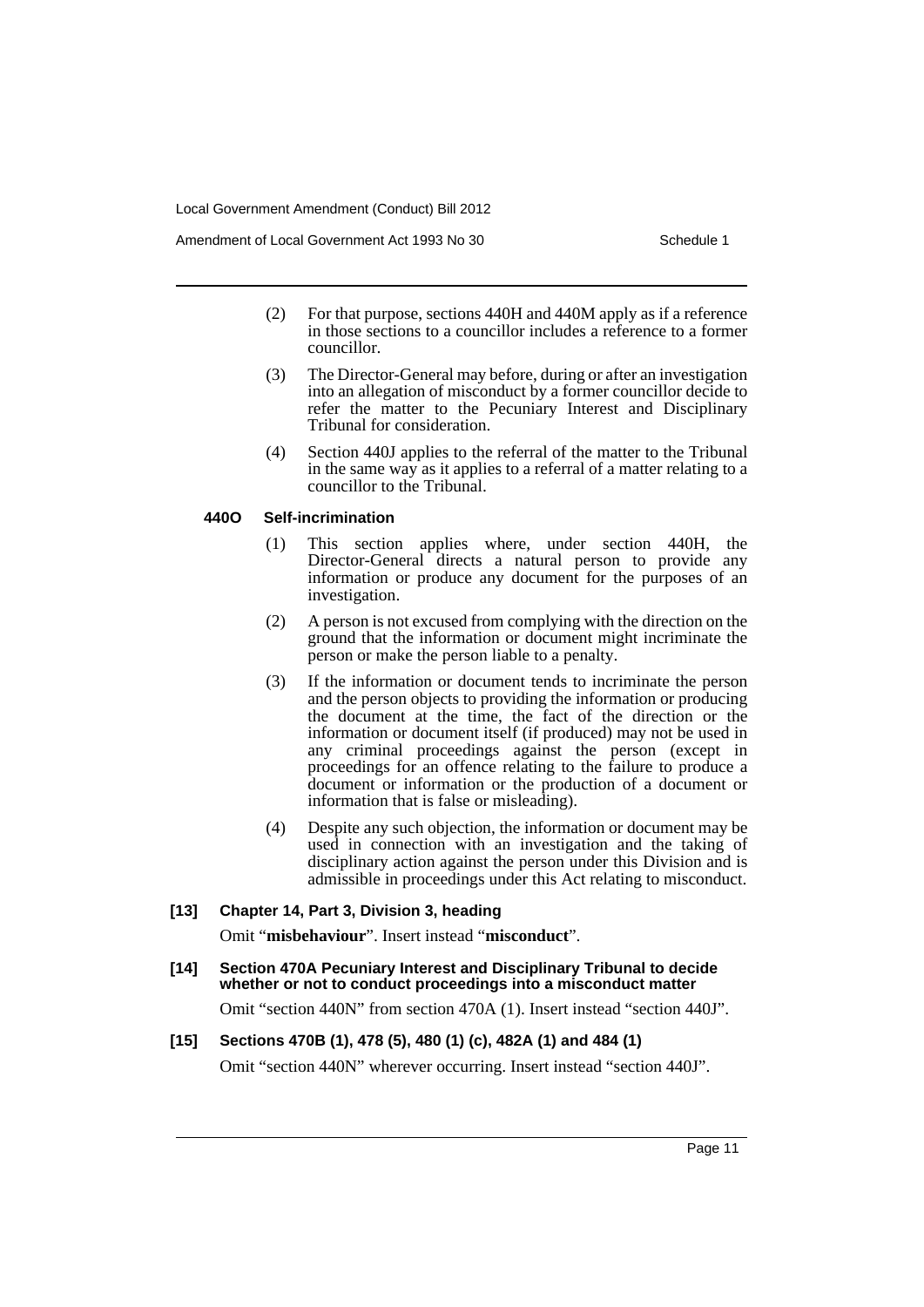Schedule 1 Amendment of Local Government Act 1993 No 30

#### **[16] Section 482 Decision of Pecuniary Interest and Disciplinary Tribunal pecuniary interest matters**

Insert after section 482 (4):

- (5) In determining which action, if any, to take against a person under this section, the Tribunal may take into account any previous complaints proved against the person, any action previously taken against the person and any other relevant matters.
- (6) To avoid doubt, a reference in subsection (1) to a councillor includes a reference to a former councillor.

#### **[17] Section 482A Decision of Pecuniary Interest and Disciplinary Tribunal misconduct matters**

Insert after section 482A (2) (c):

(c1) disqualify the councillor from holding civic office for a period not exceeding 5 years, or

# **[18] Section 482A (3) and (4)**

Insert after section 482A (2):

- (3) In determining which action, if any, to take against a councillor, the Tribunal may take into account any previous incidents of misconduct by the councillor, any disciplinary action previously taken against the councillor and any other relevant matters.
- (4) In this section, *councillor* includes a former councillor.

# **[19] Section 485 Appeals to Supreme Court**

Omit "section 440M" from section 485 (1). Insert instead "section 440L".

# **[20] Section 661 Failure to comply with certain directions**

Insert "or section 440H" after "Chapter 13".

# **[21] Section 674 Remedy or restraint of breaches of this Act—other persons**

Omit the note to section 674 (5). Insert instead:

**Note.** Section 440L confers a right of appeal to the Pecuniary Interest and Disciplinary Tribunal against disciplinary action taken by the Director-General against a councillor under Division 3 of Part 1 of Chapter 14.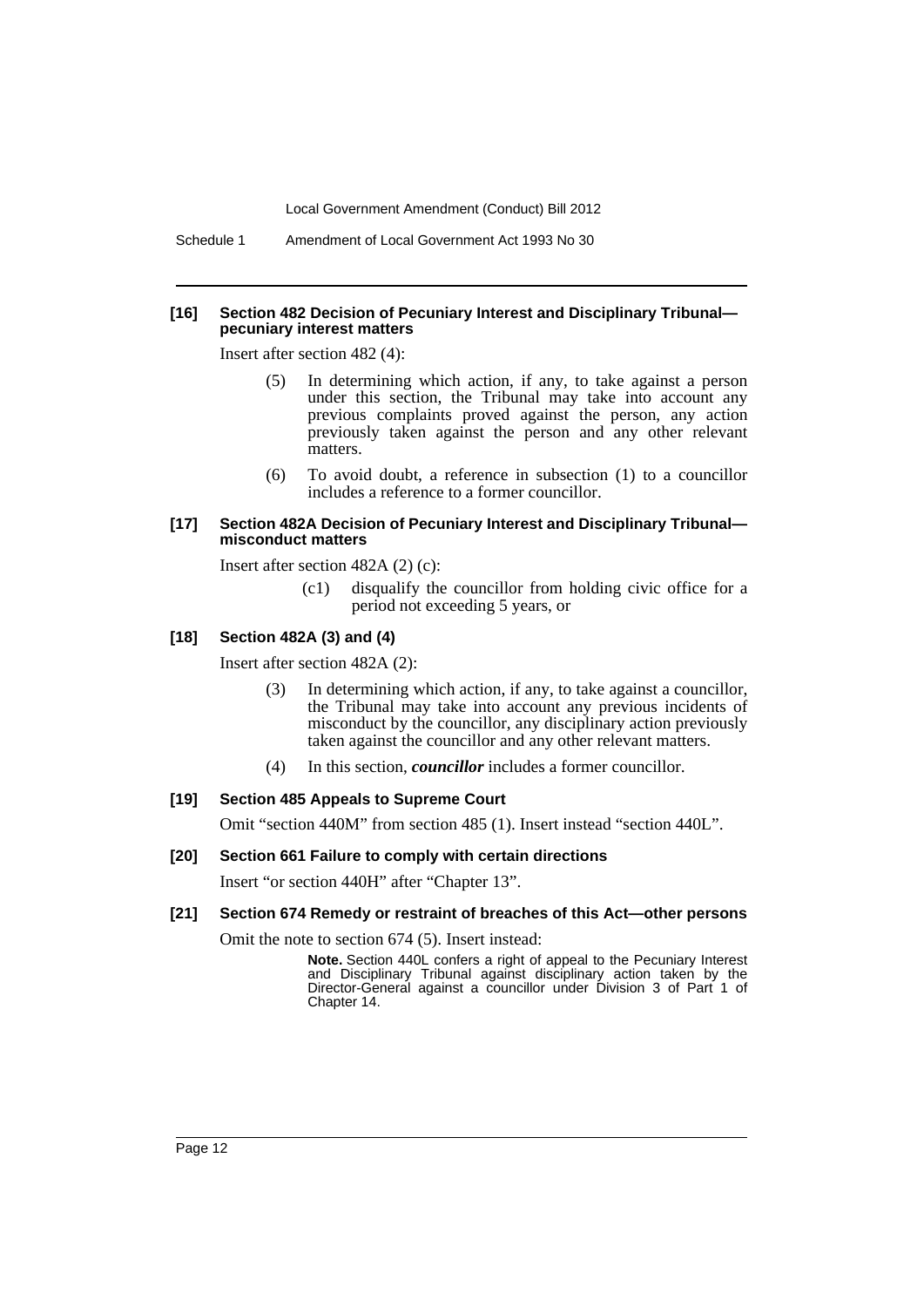Amendment of Local Government Act 1993 No 30 Schedule 1

### **[22] Schedule 8 Savings, transitional and other provisions consequent on the enactment of other Acts**

Insert at the end of clause 1 (1):

any other Act that amends this Act

### **[23] Schedule 8**

Insert at the end of the Schedule with appropriate Part and clause numbering:

# **Part Provisions consequent on enactment of Local Government Amendment (Conduct) Act 2012**

### **Definition**

In this Part, *amending Act* means the *Local Government Amendment (Conduct) Act 2012*.

#### **Application of amendments**

- (1) Division 3 of Part 1 of Chapter 14, as substituted by the amending Act, (the *new Division*) extends to misconduct that occurred before the commencement of the new Division if at the time that it occurred it was misbehaviour under Division 3 as in force before that substitution.
- (2) However, if the Director-General or the Tribunal decides to take disciplinary action or to impose a penalty in respect of misconduct that occurred before the commencement of the new Division, the disciplinary action or penalty must be a type of disciplinary action or penalty that could have been taken or imposed under this Act at the time the misconduct occurred.
- (3) An investigation into an allegation of misbehaviour by a councillor that was validly initiated but not finalised before the commencement of the new Division (an *ongoing investigation*) is taken to have been validly initiated under the new Division. Accordingly, the new Division applies to the ongoing investigation.
- (4) The amendments made to Part 3 of Chapter 14 by the amending Act do not apply to proceedings that were referred to the Tribunal or that were commenced in the Tribunal before the commencement of those amendments. Such proceedings are to be dealt with as if the amendments had not been made.
- (5) Section 440I (3) as inserted by the amending Act extends to incidents of misconduct by a councillor and disciplinary action